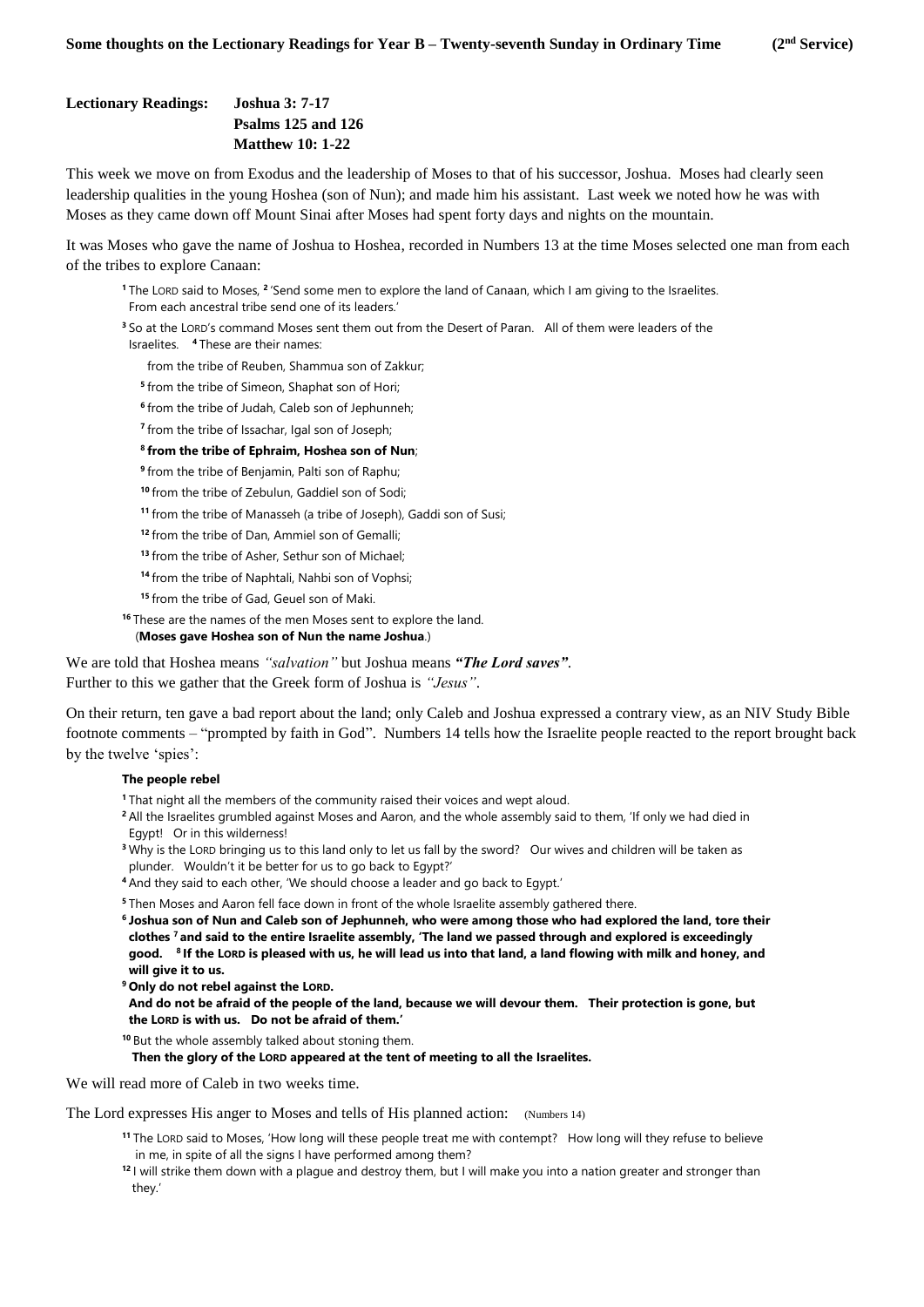#### Once again Moses successfully pleads with the Lord that He forgives the people: (Numbers 14)

- **<sup>20</sup>** The LORD replied, 'I have forgiven them, as you asked.
- **<sup>21</sup>** Nevertheless, as surely as I live and as surely as the glory of the LORD fills the whole earth, **<sup>22</sup>** not one of those who saw my glory and the signs I performed in Egypt and in the wilderness but who disobeyed me and tested me ten times – **<sup>23</sup>** not one of them will ever see the land I promised on oath to their ancestors. No one who has treated me with contempt will ever see it.
- <sup>24</sup> But because my servant Caleb has a different spirit and follows me wholeheartedly, I will bring him into the land he went to, and his descendants will inherit it.
- **<sup>25</sup>** Since the Amalekites and the Canaanites are living in the valleys, turn back tomorrow and set out towards the desert along the route to the Red Sea *(or Sea of Reeds)*.

Thus begins the long, long wandering in the desert before the Israelites finally enter the Promised Land. In Numbers 20 we read of another, significant, occasion when there is no water for the people who as usual quarrel with Moses and Aaron:

- **<sup>6</sup>** Moses and Aaron went from the assembly to the entrance to the tent of meeting and fell face down, and the glory of the LORD appeared to them.
- <sup>7</sup> The LORD said to Moses, <sup>8</sup> 'Take the staff, and you and your brother Aaron gather the assembly together.
- **Speak to that rock before their eyes and it will pour out its water**.
- You will bring water out of the rock for the community so that they and their livestock can drink.'
- **<sup>9</sup>** So Moses took the staff from the LORD's presence, just as he commanded him.
- **<sup>10</sup>** He and Aaron gathered the assembly together in front of the rock and Moses said to them, 'Listen, you rebels, must  **we bring you water out of this rock?'**
- **<sup>11</sup> Then Moses raised his arm and struck the rock twice with his staff**.
- Water gushed out, and the community and their livestock drank.
- **<sup>12</sup> But the LORD said to Moses and Aaron, 'Because you did not trust in me enough to honour me as holy in the sight of the Israelites, you will not bring this community into the land I give them**.'
- **<sup>13</sup>** These were the waters of Meribah, *(quarelling)* where the Israelites quarrelled with the LORD and where he was proved holy among them.
- The NIV Study Bible comments on verse 12:

*"you will not bring this community into the land."* The end result of Moses' action is sure: neither Aaron nor Moses would enter the land of promise. Of their contemporaries only Joshua and Caleb would survive to enter the land. The inclusion of Aaron demonstrates his partnership with his brother in the breach against God's holiness.

I wonder how different subsequent history would have been if Moses had simply spoken to the rock as instructed by the Lord!

The account of the 'spies' being sent out as recorded in Deuteronomy and the reaction of the people is similar to that in Numbers: (Deuteronomy 1)

- **<sup>22</sup>** Then all of you came to me and said, 'Let us send men ahead to spy out the land for us and bring back a report about the route we are to take and the towns we will come to.'
- **<sup>23</sup>** The idea seemed good to me; so I selected twelve of you, one man from each tribe.
- <sup>24</sup> They left and went up into the hill country, and came to the Valley of Eshkol and explored it.
- **<sup>25</sup> Taking with them some of the fruit of the land, they brought it down to us and reported, 'It is a good land that the LORD our God is giving us**.'
- **<sup>26</sup>** But you were unwilling to go up; you rebelled against the command of the LORD your God.
- **<sup>27</sup>** You grumbled in your tents and said, 'The LORD hates us; so he brought us out of Egypt to deliver us into the hands of the Amorites to destroy us.
- **<sup>28</sup>** Where can we go? Our brothers have made our hearts melt in fear. They say, "The people are stronger and taller than we are; the cities are large, with walls up to the sky. We even saw the Anakites there."'

The passage goes on:

- **<sup>4</sup>** When the LORD heard what you said, he was angry and solemnly swore:
- **<sup>35</sup>** 'No one from this evil generation shall see the good land I swore to give your ancestors, **<sup>36</sup> except Caleb son of Jephunneh. He will see it, and I will give him and his descendants the land he set his feet on,**

#### **because he followed the LORD wholeheartedly**.'

- **<sup>37</sup> Because of you the LORD became angry with me also and said, 'You shall not enter it, either.**
- **<sup>38</sup> But your assistant, Joshua son of Nun, will enter it. Encourage him, because he will lead Israel to inherit it.**

Joshua is now leading the people of Israel: (Joshua 1)

#### **Joshua installed as leader**

**<sup>1</sup>** After the death of Moses the servant of the LORD, the LORD said to Joshua son of Nun, Moses' assistant:

- **2** 'Moses my servant is dead. Now then, you and all these people, get ready to cross the River Jordan into the land I am about to give to them – to the Israelites.
- **3** I will give you every place where you set your foot, as I promised Moses.
- **<sup>4</sup>** Your territory will extend from the desert to Lebanon, and from the great river, the Euphrates all the Hittite country to the Mediterranean Sea in the west.
- **<sup>5</sup>** No one will be able to stand against you all the days of your life. As I was with Moses, so I will be with you; I will never leave you nor forsake you.
- **<sup>6</sup>** Be strong and courageous, because you will lead these people to inherit the land I swore to their ancestors to give them.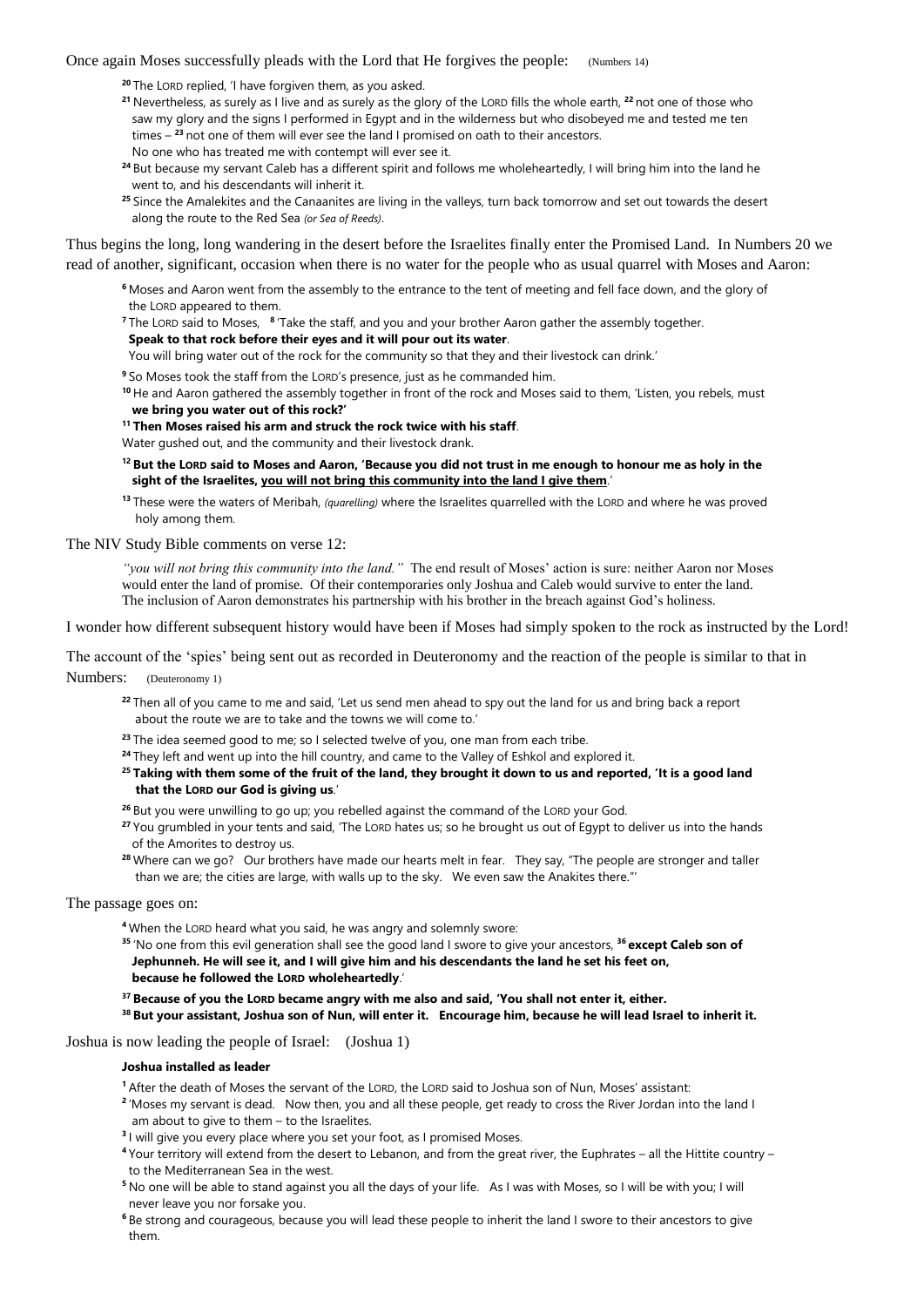- **7** 'Be strong and very courageous. Be careful to obey all the law my servant Moses gave you; do not turn from it to the right or to the left, that you may be successful wherever you go.
- **<sup>8</sup>** Keep this Book of the Law always on your lips; meditate on it day and night, so that you may be careful to do everything written in it. Then you will be prosperous and successful.
- **<sup>9</sup>** Have I not commanded you? Be strong and courageous.

Do not be afraid; do not be discouraged, for the LORD your God will be with you wherever you go.'

We come, eventually, to today's reading – the moment when the people of Israel finally cross the River Jordan and enter the Promised Land. This account is another example of the Lord – in the presence of The Ark – dividing the waters in order for the people to pass over on dry land.

In Joshua 3: 1-6 we read of the preparations for this momentous event – our reading commencing at verse 7:

#### **Crossing the Jordan**

**<sup>1</sup>** Early in the morning Joshua and all the Israelites set out from Shittim and went to the Jordan, where they camped before crossing over.

**<sup>2</sup>** After three days the officers went throughout the camp, **<sup>3</sup>** giving orders to the people: 'When you see the ark of the covenant of the LORD your God, and the Levitical priests carrying it, you are to move out from your positions and follow it.

**<sup>4</sup>** Then you will know which way to go, since you have never been this way before. But keep a distance of about two thousand cubits *(about 900 metres)* between you and the ark; do not go near it.'

#### **5 Joshua told the people, 'Consecrate yourselves, for tomorrow the LORD will do amazing things among you.'**

**6** Joshua said to the priests, 'Take up the ark of the covenant and pass on ahead of the people.' So they took it up and went ahead of them.

The reading gives a simple account of the events of that day. We may be mystified by verse  $12 - why$  was Joshua instructed to choose one man from each of the tribes of Israel; they appear to play no part in the events of the day. We find the answer at the beginning of chapter 4:

- **<sup>1</sup>** When the whole nation had finished crossing the Jordan, the LORD said to Joshua, **<sup>2</sup>** 'Choose twelve men from among the people, one from each tribe, **<sup>3</sup>** and tell them to take up twelve stones from the middle of the Jordan, from right where the priests are standing, and carry them over with you and put them down at the place where you stay tonight.'
- <sup>4</sup> So Joshua called together the twelve men he had appointed from the Israelites, one from each tribe, <sup>5</sup> and said to them, 'Go over before the ark of the LORD your God into the middle of the Jordan. Each of you is to take up a stone on his shoulder, according to the number of the tribes of the Israelites, **<sup>6</sup>** to serve as a sign among you. In the future, when your children ask you, "What do these stones mean?" <sup>7</sup> tell them that the flow of the Jordan was cut off before the ark of the covenant of the LORD. When it crossed the Jordan, the waters of the Jordan were cut off. These stones are to be a memorial to the people of Israel for ever.'
- **<sup>8</sup>** So the Israelites did as Joshua commanded them. They took twelve stones from the middle of the Jordan, according to the number of the tribes of the Israelites, as the LORD had told Joshua; and they carried them over with them to their camp, where they put them down.
- **9** Joshua set up the twelve stones *(or Joshua also set up twelve stones)* that had been in the middle of the Jordan at the spot where the priests who carried the Ark of the Covenant had stood. And they are there to this day.

There would appear to be a time difference between verses 1-2 and 4-5! In the first two verses the whole nation has crossed the river; the twelve men are instructed to collect stones from the middle of the river where the NIV translation, above, says the priests **are standing**; the NIV translation in the Study Bible has the past tense – "where the priests **stood**.

In verse 4 we find Joshua speaking to the twelve chosen men and instructing them to "go over before the Ark of the Lord". Did that mean they were to be first into the river or does the word "before" have the same meaning as 'appear before'?

The Study Bible tells us that an alternative translation suggests that Joshua set up a second pile of stones – in the middle of the river.

The Israelites cross the Jordan opposite Jericho. 'Spies' have already been sent into the city and sheltered by Rahab. Next week we read of the Fall of Jericho.

Psalms 125 and 126 – two more of the "Songs of Ascent". The NIV Study Bible says of psalm 125:

Israel's peace: in testimony, prayer and benediction. The psalm is probably post-exilic and was probably spoken in the temple liturgy by a Levite.

#### and of Psalm 126:

A song of joy for restoration to Zion. If not composed for those who returned from Babylonian exile (see Ezra and Nehemiah) – the place of exile is not named – it surely served to voice the joy of that restored community. The psalm divides into two stanzas of four (Hebrew) lines each, with their initial lines sharing a common theme. Thematic unity is further served by repetition (cf vv.2-3) and other key words ("the Lord", "songs of joy", "carrying"). References to God's action (vv.1,3) frame the first stanza, while v.2 offers exposition.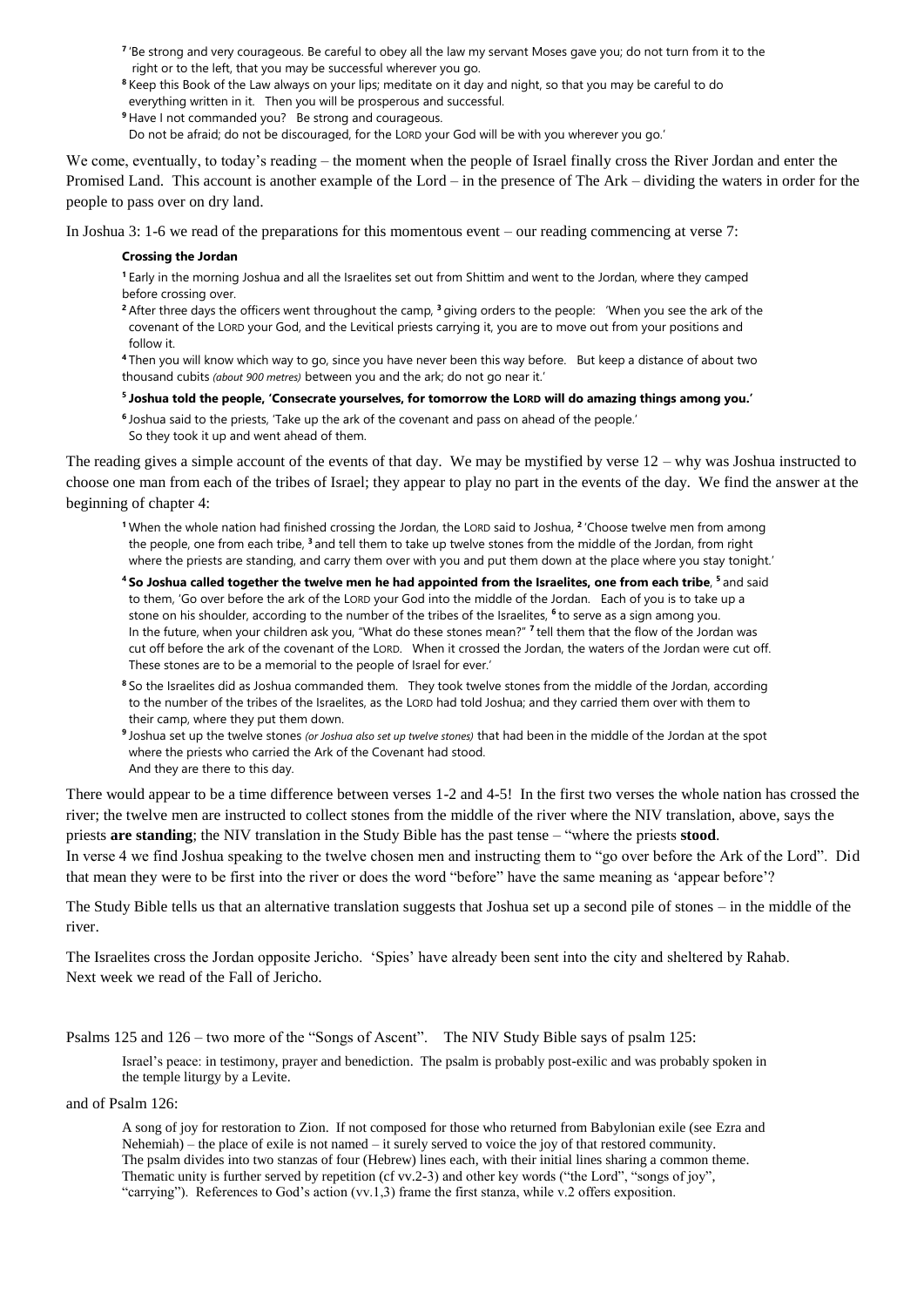Graham Kendrick has expressed the opening words of Psalm 126 in one of his 'songs':

When the Lord brought us back and restored our freedom,

we felt so good, we felt so strong, at first we thought we were dreaming.

How we laughed! How we sang, we were overflowing;

then we heard the nations say, 'Look what the Lord has done.'

The Lord has done great things for us, and we are filled with joy.

The Lord has done great things for us, and we are filled with joy, with joy, with joy, with joy.

A number of writers have included or been inspired by verses 5 and/or 6 of this psalm in their compositions:

**<sup>5</sup>** Those who sow with tears will reap with songs of joy.

**<sup>6</sup>** Those who go out weeping, carrying seed to sow,

will return with songs of joy, carrying sheaves with them.

Johannes Brahms quotes Matthew 5:4 and Psalm 126:5-6 in the opening chorus of his (German) Requiem.

In producing his English text for a Novello edition of this work, Ivor Atkins wrote (in September, 1944):

Brahms drew the words of his 'German Requiem' entirely from the Holy Scriptures. The English adaption I have based for the most part, upon the Authorised and Revised versions of the Holy Bible, in some cases making a conflation of both texts. Here and there, where difficulties presented themselves, I have been glad to avail myself of sixteenth-century translations – as for instance, those contained in the Douay Bible and the Book of Common Prayer – where they offered texts which enabled me to reproduce the rhythm of the German words more closely.

#### **Selig sind, die da Leid tragen, denn sie sollen getröstet werden.**

Blessed are they that mourn : for they shall be comforted. (Matthew 5:4)

## **Die mit Tränen säen, werden mit Freuden ernten.**

**Sie gehen hin und weinen und tragen edlen Samen, und kommen mit Freuden und bringen ihre Garben.** They that sow in tears shall reap in joy.

Who goeth forth and weepeth, and beareth precious seed, shall come again rejoicing, and bring his sheaves with him. (Psalm 126: 5-6)

The Scripture Index of 'Songs of Fellowship – volume 6' links a song written by Darlene Zschech and Israel Houghton with Psalm 125:1:

**<sup>1</sup>** Those who trust in the LORD are like Mount Zion, which cannot be shaken but endures for ever.

God is fighting for us God is on our side; He has overcome, Yes, He has overcome. We will not be shaken, We will not be moved, Jesus You are here.

Carrying our burdens, Covering our shame; He has overcome. We will not be shaken, We will not be moved, Jesus You are here.

> *I will live, I will not die; The resurrection power of Christ, Alive in me, and I am free In Jesus' Name.*

*I will live I will not die I will declare and lift You high Christ revealed And I am healed In Jesus's Name*

God is fighting for us, Pushing back the darkness, Lighting up the Kingdom That cannot be shaken. In the name of Jesus, Enemy's defeated, And we will shout it out, Shout it out.

Finally we read the two psalms again – this time in the words of 'The Message':

## **Psalm 125**

#### **Psalm 126**

| <sup>1-5</sup> Those who trust in GOD are like Zion Mountain:<br>Nothing can move it, a rock-solid mountain<br>you can always depend on.<br>Mountains encircle Jerusalem,<br>and GOD encircles his people—always has and always will.<br>The fist of the wicked will never violate<br>What is due the righteous, provoking wrongful violence.<br>Be good to your good people, GOD,<br>to those whose hearts are right!<br>GOD will round up the backsliders,<br>corral them with the incorrigibles. | <sup>1-3</sup> It seemed like a dream, too good to be true,<br>when GOD returned Zion's exiles.<br>We laughed, we sang, we couldn't believe our good fortune.<br>We were the talk of the nations—"GOD was wonderful to them!"<br>GOD was wonderful to us; we are one happy people.<br>4-6 And now, GOD, do it again--bring rains to our drought-stricken lives<br>So those who planted their crops in despair<br>will shout "Yes!" at the harvest,<br>So those who went off with heavy hearts |
|-----------------------------------------------------------------------------------------------------------------------------------------------------------------------------------------------------------------------------------------------------------------------------------------------------------------------------------------------------------------------------------------------------------------------------------------------------------------------------------------------------|-----------------------------------------------------------------------------------------------------------------------------------------------------------------------------------------------------------------------------------------------------------------------------------------------------------------------------------------------------------------------------------------------------------------------------------------------------------------------------------------------|
|                                                                                                                                                                                                                                                                                                                                                                                                                                                                                                     | will come home laughing, with armloads of blessing.                                                                                                                                                                                                                                                                                                                                                                                                                                           |

Peace over Israel!